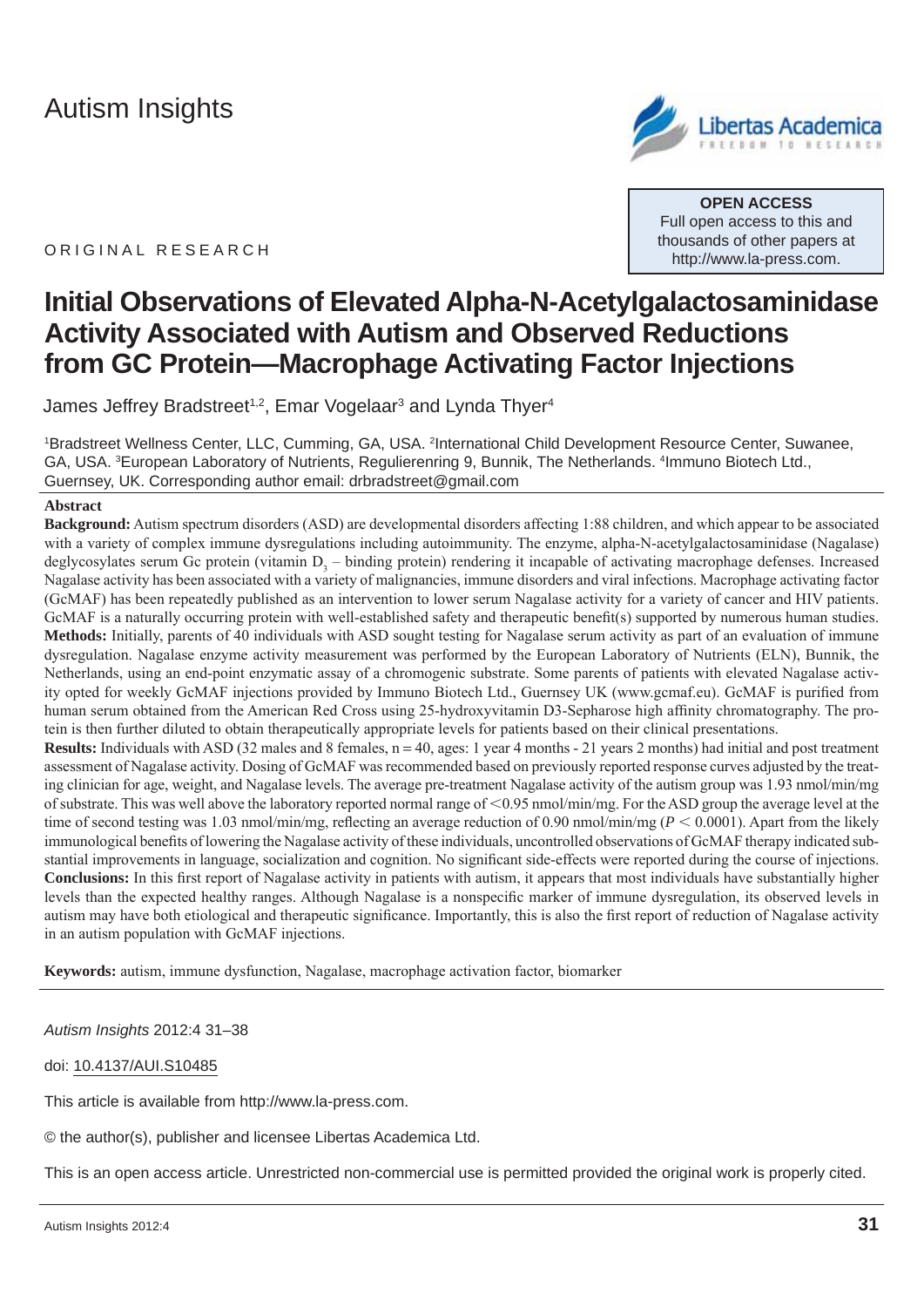#### **Introduction**

Autism is a complex neurodevelopmental disorder which appears in the first three years of life. Once a rare disorder, it is now approaching epidemic, if not pandemic, proportions. A recent report from the US National Center on Birth Defects and Developmental Disabilities revealed a variable range of state by state prevalence from 4.8 to 21.2 per 1,000 for children aged 8 years (data from 2008).<sup>1</sup> These data reflect a remarkable 23% increase over a mere two-year earlier evaluation. While no consensus exists, this trend in autism is at least suggestive of an infective pathogen. Within this context, various organisms have been postulated to be involved, including: gastrointestinal infections,<sup>2</sup> Polyomaviruses,<sup>3</sup> Chlamydophila,<sup>4</sup> Bornaviruses,<sup>5</sup> Paramyxoviruses,<sup>6</sup> and Borrelia burgdorferi.<sup>7</sup> While any of these may contribute to a small percentage of autism cases, it seems unlikely that any of them individually represents the origin of this epidemic.

Despite this uncertainty, growing evidence supports significant immune dysfunction, including autoimmunity, in autism.<sup>8</sup> Simultaneously, oxidative stress<sup>9</sup> and mitochondrial dysfunction $10$  are common findings in this population. One possible explanation for the pattern of immune dysregulation and oxidative stress observed in autism spectrum disorders (ASD) could be persistence of active pathogens, perhaps from the perinatal or a subsequent period of child development.<sup>11</sup> Viruses are also known to subvert intracellular calcium regulation to their own functional requirements and in that process to disrupt mitochondrial activity.12

Measurement of biomarkers related to immune dysregulation and putative infectious agents is a routine part of the author's (JB) evaluation of ASD in a clinical setting. Recently, evaluation of the activity of alpha-N-acetylgalactosaminidase (Nagalase) has been made commercially available as a diagnostic laboratory measurement. Nagalase has been published as a biomarker associated with various types of cancer,  $2^{2-24,29,30}$  systemic lupus erythematosus  $(SLE)$ ,<sup>13</sup> influenza,<sup>14</sup> and human immunodeficiency virus infection (HIV).31 It is enzymatically distinct from hepatic galactosaminidase and appears to be far more biologically active. It is therefore a nonspecific biomarker, which appears to be an important indicator of secondary immune dysregulation.

Nagalase is a component of viral hemagglutinin and is released by the action of trypsin on hemagglutinin.<sup>14</sup>



Since hemagglutinin is a common glycan-binding lectin of many viruses (including influenza, paramyxoviruses and polyomaviruses), several viruses may individually or jointly contribute to hemagglutininderived Nagalase activity in the blood.<sup>15</sup>

In the absence of recent viral infection or malignancies, elevated Nagalase activity likely represents a marker of viral production of hemagglutinin protein being acted upon by inflammatory cell mediated trypsin activity; as such it may represent viral persistence, active transcription, and inflammation. Viral protein transcription is one potential mechanism of autoimmunity.16,17 Beyond this, Nagalase is an enzyme that deglycosylates the Gc protein also known as vitamin D binding protein (VDBP), rendering it incapable of conversion to active GcMAF (Gc proteinderived Macrophage Activating Factor) and thereby preventing its regulation of macrophage activation.<sup>18</sup> It is noteworthy that vitamin D deficiency, either in pregnancy or during postnatal development, is an apparent risk factor for autism.19 The impact of Nagalase on VDBP transportation of vitamin D is not known. However, vitamin D deficiency is a known risk factor for autoimmunity.20

In light of the possible involvement of immune abnormalities, autoimmunity, vitamin D deficiency, and potential viral persistence, Nagalase screening was added by JB and other physicians to the biomarker profile<sup>21</sup> of children presenting for biomedical evaluation of autism-related disorders and co-morbidities.

#### **Methods**

A retrospective chart review for analysis of routine Nagalase testing was accomplished on the initial cohort of patients tested by the clinician (JB). All records were reviewed by JB for confirmation of test results, confirmed diagnosis of autism, time intervals between testing, dosing of subsequent GcMAF used, and the observed clinical/parental/therapist/teacher responses. All patients met the criteria for autism (299.00 DSM-IV revised) and were diagnosed by either a child neurologist or developmental psychologist, in addition to receiving the evaluation of the clinician. No significant changes were made to the participants' treatments apart from the introduction of GcMAF during the timeframe reported in this study.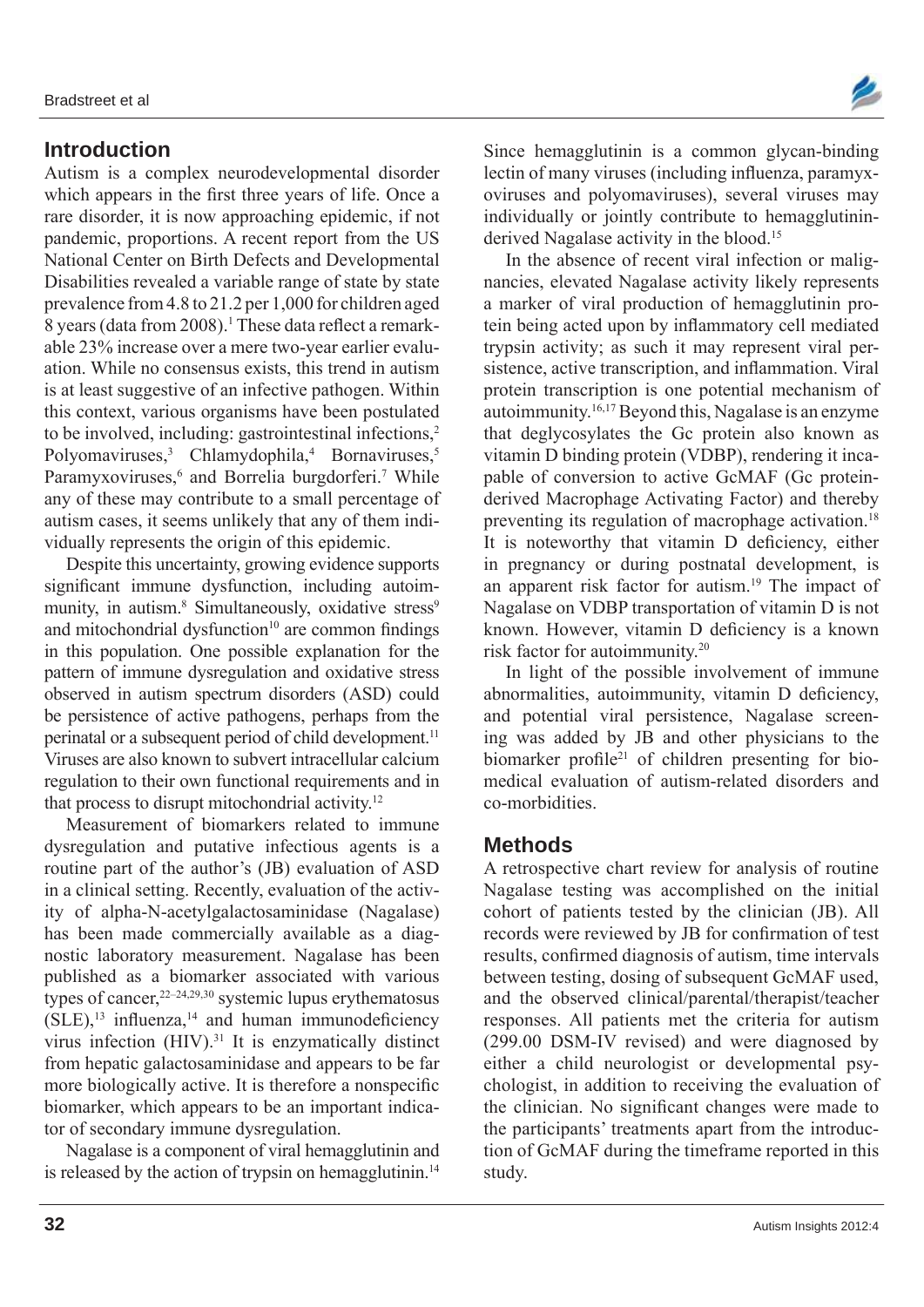



#### Additional pre-screening assessments

In addition to meeting DSM-IV revised criteria for autism and having independent determination of autistic severity performed by non-affiliated practitioners, the clinician in this study used an in-house severity scoring system. This consisted of 20 questions (Table 4) designed to evaluate relative severity in the standard domains required for the diagnosis of autism (ie, language, socialization, and stereotypies), as well as other meaningful determinants. Within each category the clinician and parents agreed on a score as follows:  $1 = normal$  or near normal;  $2 = mild$ ;  $3 = \text{moderate}$ ;  $4 = \text{severe}$ .

All of the participants assessed in this initial evaluation were in the 3–4 range for question 1 (General Impression of Autism Severity or Delayed Development). This was also true for the core domains of autism (questions 2, 4, and 10). Additionally, all participants scored a 4 (severe) for question 9, indicating a lack of imaginative or age-appropriate play. Significant variability was observed for most of the other domains in the questionnaire, especially in the areas related to motor (both fine and gross), where the greatest initial variability was observed. Specific assessments within each domain were beyond the limited scope of this initial retrospective analysis and would instead be appropriate for a future prospective investigation.

The parents provided written informed consent for phlebotomy and evaluation of potential medical comorbidities occurring in their children with autism. Specifically, Nagalase was discussed with the parents as a potential marker of immune dysregulation. Upon agreement by the parents, sufficient venous blood was withdrawn to fill a 9 ml EDTA tube, which was then immediately inverted at least 5 times. The tube was then centrifuged for 10 minutes at 3000 rpm to separate the plasma. After separation, approximately 3 ml of the clear plasma was transferred to the plasma collecting tube, which was then immediately frozen to  $-20$  °C for at least 24 hours. The specimen was then shipped frozen overnight to an intermediary laboratory in New Jersey, United States. Collected specimens were kept frozen during further shipping to ELN.

The cohort in this initial study consisted of 40 patients whose records included both pre- and post-treatment Nagalase blood test results. Since this

was a preliminary and retrospective evaluation of both Nagalase activity and the response to GcMAF, these initial data and observations reflect only the period between the first and second Nagalase testing for patients.

Of the 40 subjects, there were 32 males (ages at the point of first testing ranged from 1 year and 4 months to 21 years) and 8 females (ages ranged from 4 years 7 months to 18 years, median =  $6.93 \pm SD 5.08$  years).

#### Nagalase assay

Following the procedure published by Yamamoto et al<sup>22,23</sup>, Nagalase activity was determined by using an endpoint enzymatic assay using a chromogenic substrate. ELN established a reference range of 0.32–0.95 nM/min/mg of substrate based on serum collected from healthy volunteers, a range nearly superimposable to that previously reported which was between 0.35 and 0.65 nM/min/mg.<sup>24</sup>

#### GcMAF preparation

Patients obtained commercially available GcMAF from Immuno Biotech Ltd., Guernsey UK (http:// www.gcmaf.eu). Immuno Biotech prepared the GcMAF according to the procedure described in their published materials.<sup>24</sup> Briefly, Gc protein was isolated from purified human serum obtained from the American Red Cross, using either 25-hydroxyvitamin D3- Sepharose high affinity chromatography or actinagarose affinity chromatography. The bound material was eluted and then further processed by incubation with three immobilized enzymes. The resulting GcMAF was filter sterilized. The protein content and concentration was assayed using standard Bradford protein assay methods.<sup>25</sup> At the end of the production process, the GcMAF was checked for sterility in-house and externally by the UK Health Protection Agency and independent laboratories.26

#### GcMAF activity assay

Activity assay of GcMAF was based on a live macrophage cell proliferation method using water soluble MTT (3-(4,5-dimethylthiazol-2-yl)-2,5-diphenyl tetra sodium bromide, Calbiochem®). Cells were cultured in the presence of a range of GcMAF concentrations and incubated for 72 hours. The soluble MTT was added, and the cells incubated for a further period of time.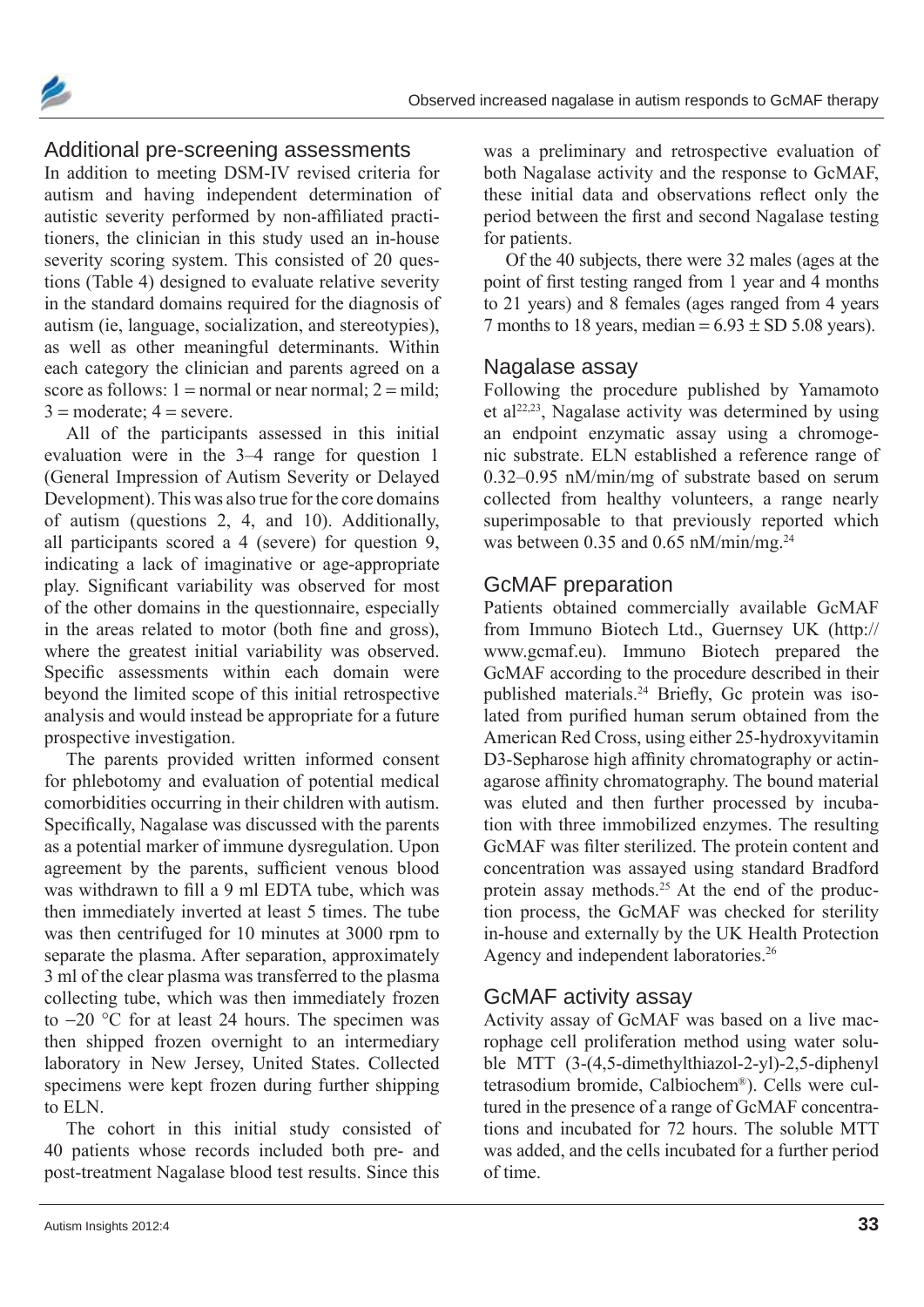The resulting color change, due to the conversion of the MTT, was measured using a plate reader at 460 nm. The activity of the GcMAF could then be determined by comparison of the negative and positive controls using the RAW 264.7 murine macrophage cell line [Sigma-Aldrich®]. Positive macrophage activation was demonstrated by apoptosis of MCF7 breast cancer cells (Lawrence Berkeley National Laboratory). An internally known positive standard was also included in the assay as a control. Further testing of this GcMAF product's activity was determined measuring its biological effects in both human peripheral blood mononuclear cells $27$  and human breast cancer cells.28

After appropriate written informed consent by the parents, GcMAF was injected subcutaneously on a weekly basis using a 31 gauge insulin syringe. In adults with HIV or several different types of cancer, the typical dose described for response given either intramuscular or intravenous administration has been a minimum of 100 ng/wk. Despite levels of Nagalase activity well into the range of many cancer or HIV patients, the clinician elected not to exceed 100 ng/wk so as to prevent putative over-stimulation of macrophages. All patients started on low doses that were increased gradually over the course of treatment. The doses ranged from 4 to 100 ng per wk and were adjusted based on clinical response, age, body weight, and the initial level of Nagalase activity.

To further assess the clinical responses, all parents were interviewed at intervals of no longer than a month using the improved Clinical Global Impression Scale (iCGI) defined by Kadouri et al and described below.29

## Improved response format for the clinical global impression of improvement scale

The improved response format for the Clinical Global Impression of Improvement scale is as follows:  $5 = \text{Very considerable improvement}$ ;  $4$  = Considerable improvement;  $3$  = Moderate improvement;  $2 =$  Slight improvement;  $1 =$  Very slight improvement;  $0 =$  State unchanged;  $-1 =$  Very slight deterioration;  $-2 =$  Slight deterioration;  $-3 =$  Moderate deterioration;  $-4 =$  Considerable deterioration;  $-5$  = Very considerable deterioration;  $-6$  = Maximum deterioration.



#### Statistical methods

Due to the relatively small population overall and only 8 females in this sample, the group was evaluated as a whole and not segregated based on gender or age. Statistical comparison between pre and post treatment levels of Nagalase was performed by two-tailed, paired difference *t*-test and by using standard formulas in Microsoft Excel® 2010. Since one subject had a Nagalase result significantly higher than the mean, consideration for skewing artifact was made. Adjusting for the skew effect changed the median of the group from 1.71 to 1.68, which was not statistically significant.

#### **Results**

The average pre-GcMAF treatment Nagalase activity was 1.93 nM/min per mg, with a median of 1.68 nM/min per mg (SD  $\pm$  1.21 nM/min per mg), and with a range of 0.90 nM/min per mg to 7.80 nM/min per mg (Table 1). At the point of time of subsequent testing (average interval 100 days,  $\pm$ SD 32 days), the average Nagalase activity during GcMAF treatment was 1.03 nM/min per mg, with a median of 0.90 nM/min per mg  $(\pm 0.67 \text{ nM/min per mg})$ , and with a range of 0.44 to 4.40 nM/min per mg. This reflects an average reduction of 0.90 nM/min per mg ( $P < 0.0001$ ). Of this original cohort only 2 of 40 (5%) were observed to be initially within the laboratory reference range (0.90 and 0.92 nM/min per mg).

Because of the standard laboratory turnaround time and the necessary time to discuss treatment options with the parents, the actual number of weekly injections was substantially less than the number of weeks in the interval of retesting. The average number of weekly injections was  $14$  ( $\pm 4$  weeks SD).

At the time of retesting, the Nagalase levels of 24 of the 40 patients (60%) had decreased to within the laboratory reference range of  $\leq 0.95$  nM/min per mg. In view of these results, a minimum of 16 patients (40%) would be considered not to have received adequate therapeutic effect and would therefore be candidates for continued intervention. Only 1 of 40 (2.5%) failed to respond with significant reduction of Nagalase activity (pre/post Nagalase difference of only 0.10 nM/min per mg). The families of the two patients whose initial Nagalase levels were within the upper part of the laboratory reference range both elected to initiate GcMAF therapy. Both patients experienced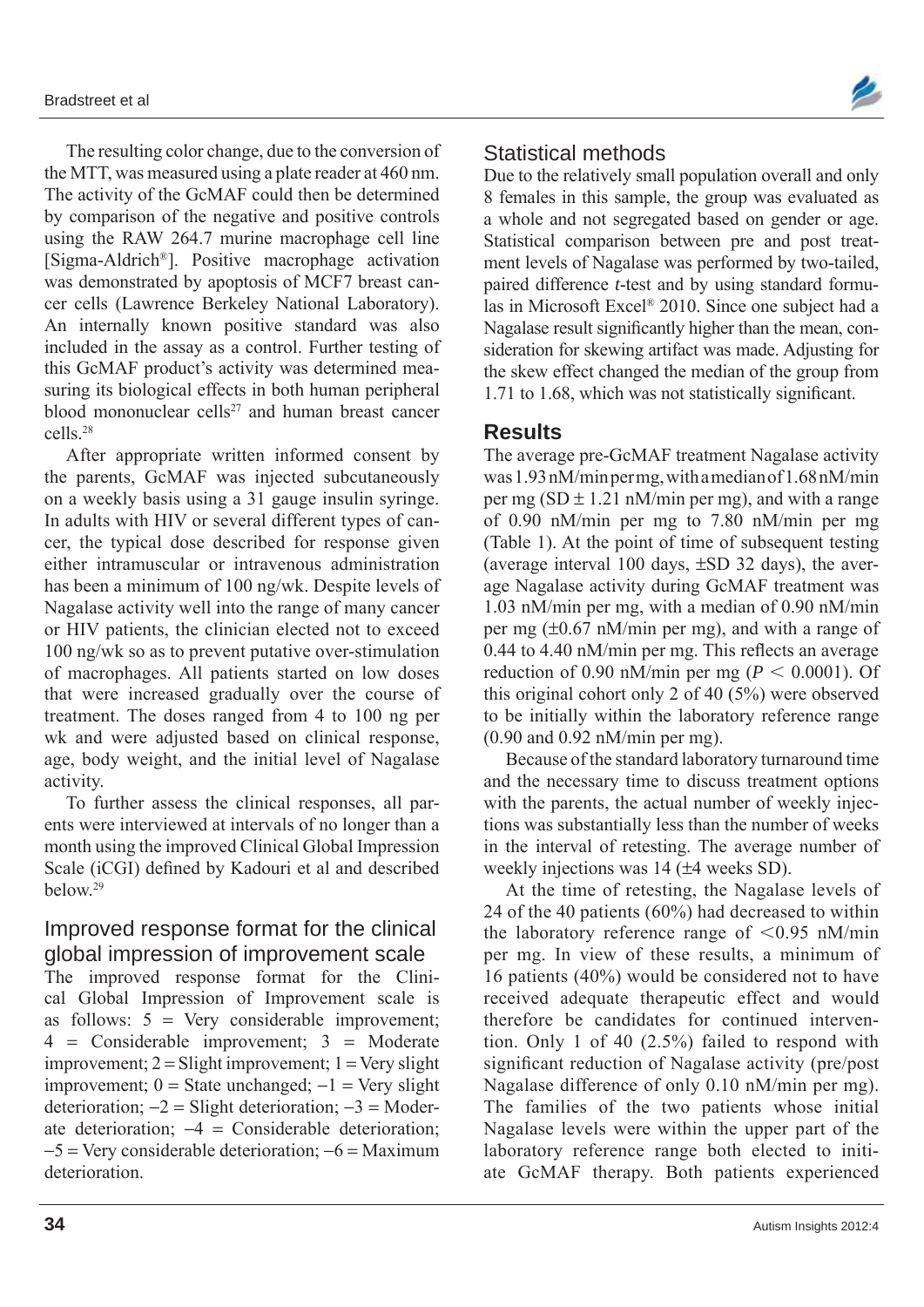

significant reductions in Nagalase activity, one with a considerable response ( $iCGI = 4$ ), while the other was rated as a non-responder.

The initial levels of Nagalase activity in the group of patients that we studied ranged from the upper range of normal to beyond levels typically observed in metastatic cancer patients<sup>30,31</sup> and HIV-infected patients.<sup>32</sup> Despite concerns about autoimmunity in autism, none of the patients observed in this study experienced significant side-effects, and none were required to suspend

**Table 1.** Nagalase dataset for pre-post GcMAF therapy with iCGI response per subject.

| Gender          | <b>Nagalase</b> |                |               |                     |                  |                            | <b>Pre/post</b>               | <b>iCGI</b>               |
|-----------------|-----------------|----------------|---------------|---------------------|------------------|----------------------------|-------------------------------|---------------------------|
| Male/<br>female | Pre draw date   | Age in years   | Pre<br>result | Post 1<br>draw date | Post 1<br>result | Days between<br>pre-post 1 | <b>Nagalase</b><br>difference |                           |
| ${\sf m}$       | 6/21/2011       | 6.3            | 0.90          | 9/7/2011            | 0.47             | 76                         | $-0.43$                       | 4                         |
| m               | 5/3/2011        | 21.2           | 1.00          | 7/22/2011           | 0.44             | 79                         | $-0.56$                       |                           |
| ${\sf m}$       | 4/28/2011       | 6.95           | 1.30          | 9/21/2011           | 0.72             | 143                        | $-0.58$                       | $\frac{5}{3}$             |
| ${\sf m}$       | 6/3/2011        | 9.75           | 2.20          | 12/23/2011          | 1.30             | 200                        | $-0.90$                       | $\overline{2}$            |
| ${\sf m}$       | 5/3/2011        | 7.15           | 1.90          | 8/25/2011           | 0.76             | 112                        | $-1.14$                       | 4                         |
| f               | 5/3/2011        | 11.1           | 1.90          | 8/25/2011           | 1.00             | 112                        | $-0.90$                       |                           |
| f               | 5/3/2011        | 9.2            | 1.90          | 8/24/2011           | 1.20             | 111                        | $-0.70$                       | $\frac{5}{5}$             |
| ${\sf m}$       | 5/3/2011        | 4.3            | 1.70          | 8/25/2011           | 1.10             | 112                        | $-0.60$                       | 4                         |
| ${\sf m}$       | 4/29/2011       | 4.4            | 1.00          | 8/25/2011           | 0.76             | 116                        | $-0.24$                       | $\mathsf 3$               |
| ${\sf m}$       | 6/7/2011        | 6.05           | 1.20          | 8/16/2011           | 0.79             | 69                         | $-0.41$                       | 4                         |
| f               | 6/15/2011       | 5.1            | 1.66          | 8/31/2011           | 0.40             | 76                         | $-1.26$                       | $-1$                      |
| m               | 8/25/2011       | 12.3           | 1.69          | 11/23/2011          | 0.47             | 88                         | $-1.22$                       | 1                         |
| ${\sf m}$       | 10/4/2011       | 11.5           | 7.80          | 11/30/2011          | 4.40             | 56                         | $-3.40$                       | $\,$ 3 $\,$               |
| ${\sf m}$       | 6/24/2011       | $\overline{7}$ | 1.50          | 8/24/2011           | 0.90             | 60                         | $-0.60$                       | 4                         |
| f               | 4/21/2011       | 12.05          | 1.98          | 8/5/2011            | 0.81             | 104                        | $-1.17$                       | $\mathsf 3$               |
| ${\sf m}$       | 6/16/2011       | 1.3            | 1.50          | 9/21/2011           | 1.00             | 95                         | $-0.50$                       | 4                         |
| ${\sf m}$       | 6/16/2011       | 5.6            | 2.60          | 9/21/2011           | 2.50             | 95                         | $-0.10$                       | $\overline{2}$            |
| ${\sf m}$       | 5/11/2011       | 1.             | 2.80          | 9/2/2011            | 1.80             | 111                        | $-1.00$                       | $\mathsf{O}\xspace$       |
| ${\sf m}$       | 9/21/2011       | 18             | 1.30          | 11/30/2011          | 0.92             | 69                         | $-0.38$                       | 3                         |
| ${\sf m}$       | 5/6/2011        | 3.6            | 3.00          | 8/3/2011            | 1.00             | 87                         | $-2.00$                       | 5                         |
| ${\sf m}$       | 5/13/2011       | 16.5           | 1.20          | 9/21/2011           | 0.80             | 128                        | $-0.40$                       | 4                         |
| m               | 5/13/2011       | 3.9            | 1.60          | 7/6/2011            | 1.10             | 53                         | $-0.50$                       | 3                         |
| f               | 6/8/2011        | 4.6            | 0.92          | 9/21/2011           | 0.62             | 103                        | $-0.30$                       | $\mathbf 0$               |
| ${\sf m}$       | 6/29/2011       | 10.7           | 1.00          | 9/27/2011           | 0.90             | 88                         | $-0.10$                       | $\ensuremath{\mathsf{3}}$ |
| ${\sf m}$       | 4/6/2011        | 4.85           | 1.40          | 7/21/2011           | 0.81             | 105                        | $-0.59$                       |                           |
| f               | 4/13/2011       | 4.7            | 3.90          | 8/19/2011           | 1.60             | 126                        | $-2.30$                       | $\frac{3}{5}$             |
| f               | 5/6/2011        | 3.65           | 1.10          | 8/5/2011            | 0.61             | 89                         | $-0.49$                       | $\overline{2}$            |
| ${\sf m}$       | 4/19/2011       | 18.3           | 4.00          | 6/29/2011           | 1.40             | 70                         | $-2.60$                       | 4                         |
| ${\sf m}$       | 5/27/2011       | 3.05           | 2.60          | 8/18/2011           | 1.40             | 81                         | $-1.20$                       | $\mathfrak{S}$            |
| ${\sf m}$       | 5/19/2011       | 5.2            | 1.20          | 11/23/2011          | 0.96             | 184                        | $-0.24$                       | 3                         |
| m               | 5/5/2011        | 9.1            | 1.79          | 8/10/2011           | 0.57             | 95                         | $-1.22$                       | $\overline{2}$            |
| f               | 6/22/2011       | 18.2           | 1.90          | 12/1/2011           | 1.20             | 159                        | $-0.70$                       | $\mathbf 0$               |
| ${\sf m}$       | 6/8/2011        | 16.4           | 1.82          | 8/25/2011           | 0.62             | 77                         | $-1.20$                       | $\overline{2}$            |
| m               | 5/19/2011       | 10.5           | 2.90          | 8/11/2011           | 0.93             | 82                         | $-0.97$                       | 3                         |
| m               | 7/15/2011       | 6.8            | 1.73          | 8/23/2011           | 0.51             | 38                         | $-1.22$                       | 4                         |
| m               | 5/6/2011        | 6.9            | 2.90          | 7/21/2011           | 1.20             | 75                         | $-1.70$                       | 5                         |
| m               | 6/8/2011        | 10.15          | 1.20          | 9/21/2011           | 0.82             | 103                        | $-0.38$                       | $\mathbf 1$               |
| m               | 6/8/2011        | 8.1            | 1.10          | 9/21/2011           | 0.68             | 103                        | $-0.42$                       | $\overline{\mathbf{c}}$   |
| m               | 4/29/2011       | 4.1            | 1.00          | 8/26/2011           | 0.89             | 117                        | $-0.11$                       | $\overline{\mathbf{c}}$   |
| m               | 4/6/2011        | 3.55           | 1.20          | 8/24/2011           | 0.91             | 138                        | $-0.29$                       | 5                         |
| Average         |                 | 8.33           | 1.93          |                     | 1.03             | 99.63                      | $-0.90$                       | 2.98                      |
| Median          |                 | 6.93           | 1.68          |                     | 0.90             | 95.00                      |                               | 3.00                      |
| S.D.            |                 | 5.08           | 1.21          |                     | 0.67             | 32.81                      | 0.70                          |                           |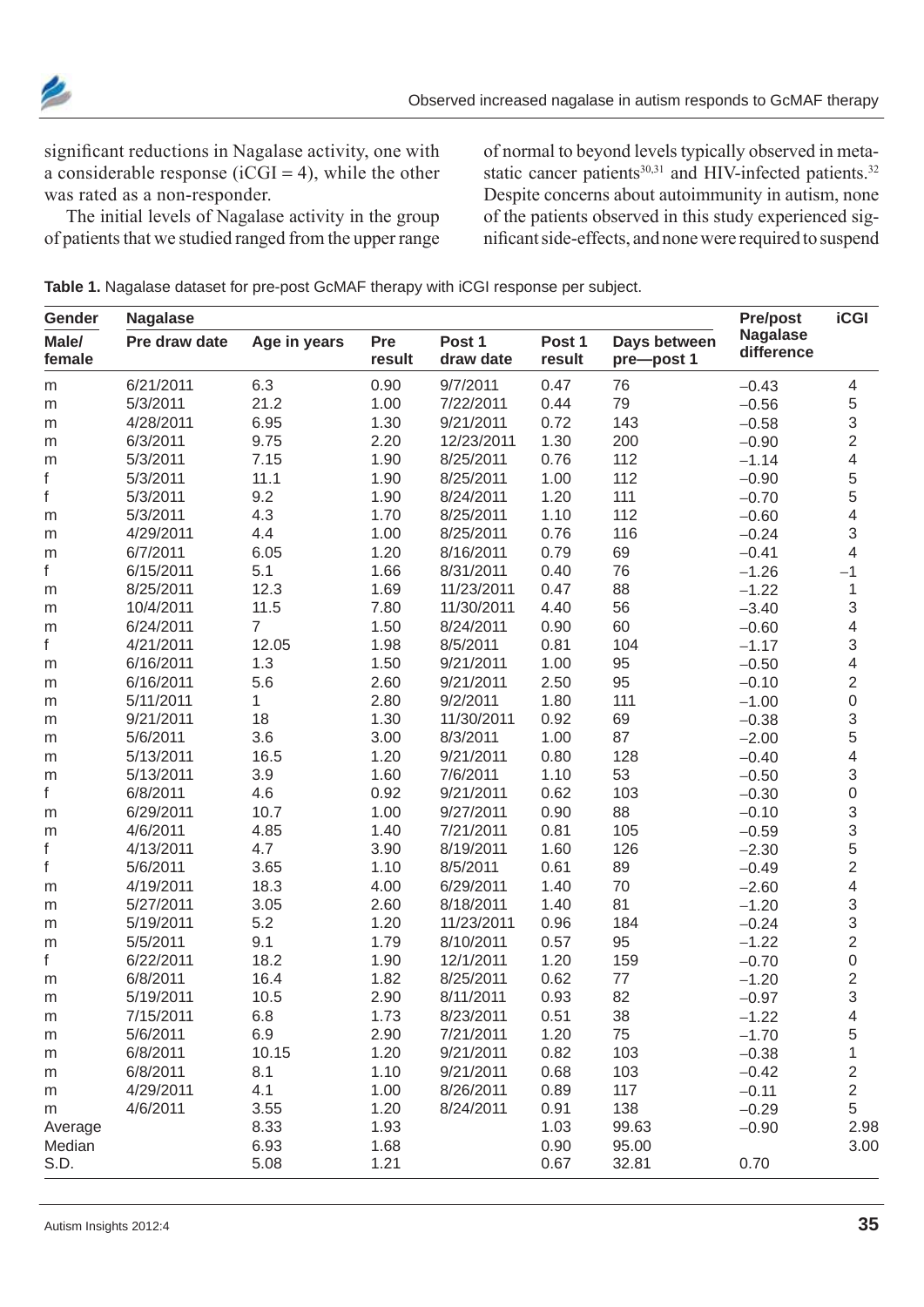



**Table 2.** iCGI response to GcMAF after an average of 14 weekly subcutaneous injections.

**Notes:** Y-axis represents the percentage of total in each group.  $NR = non-responder (-1 to 1), 2 = slight improvement (generally)$ described as better eye contact, increased interaction with the environment and/or family),  $3 =$  moderate improvement (Based on parental and teacher/therapists input, there was improved communication, increased acquisition of new skills, vocabulary and noticeable increase in sociability),  $4 =$  considerable improvement (To obtain this level of response, patients were noted by parents, teachers and the clinician to have substantially better communication, generally going from single word utterances to several word sentences, as well as showing evidence of improved academic processing),  $5 = \text{Very}}$  considerable improvement (This response was demonstrated at school, during therapies, home and outside the home as substantial improvement to the point that many or most of the criteria of autism were no longer present).

or drop out of treatment. During the first few weeks of treatment, 3 of 40 patients (7.5%) experienced low to moderate rise in body temperature, typically occurring 24 to 48 hours after the GcMAF injection and

**Table 3.** Pre-post Nagalase by iCGI response level.



lasting less than 24 hours. Parents were instructed to use ibuprofen only if the temperature exceeded  $102^{\circ}$  $F$  (approximately 39 $^{\circ}$ C), and two were treated during the first few weeks. By the second month, no patients experienced significant febrile events. Interestingly, during the first 3 weeks, 6 of 40 patients (15%) were observed to have rashes compatible with viral exanthemas (generally on the trunk and in fine papules more commonly than maculae). Petechiae were not observed. These rashes could represent the manifestation of latent or persistent viral infections interacting with activated macrophages.

#### **Discussion**

Since this is an open-label, non-controlled, retrospective analysis, caution must be employed when ascribing cause and effect to any treatment outcome. However, the response to GcMAF was robust with regard to Nagalase reduction, as well as symptomatic improvements as shown by the iCGI. Despite the short observational time period, the result that 67.5% of the group responded in the 3 to 5 CGI-I range was unexpectedly substantial (Tables 2 and 3).

In this small population, it does not appear that an obvious association exists between the iCGI response and the change in the Nagalase activity (Table 3). Further statistical analysis was therefore not deemed appropriate.

**Notes:** The vertical line represents the change in Nagalase activity (all changed by going down over the time interval between pre-post testing). The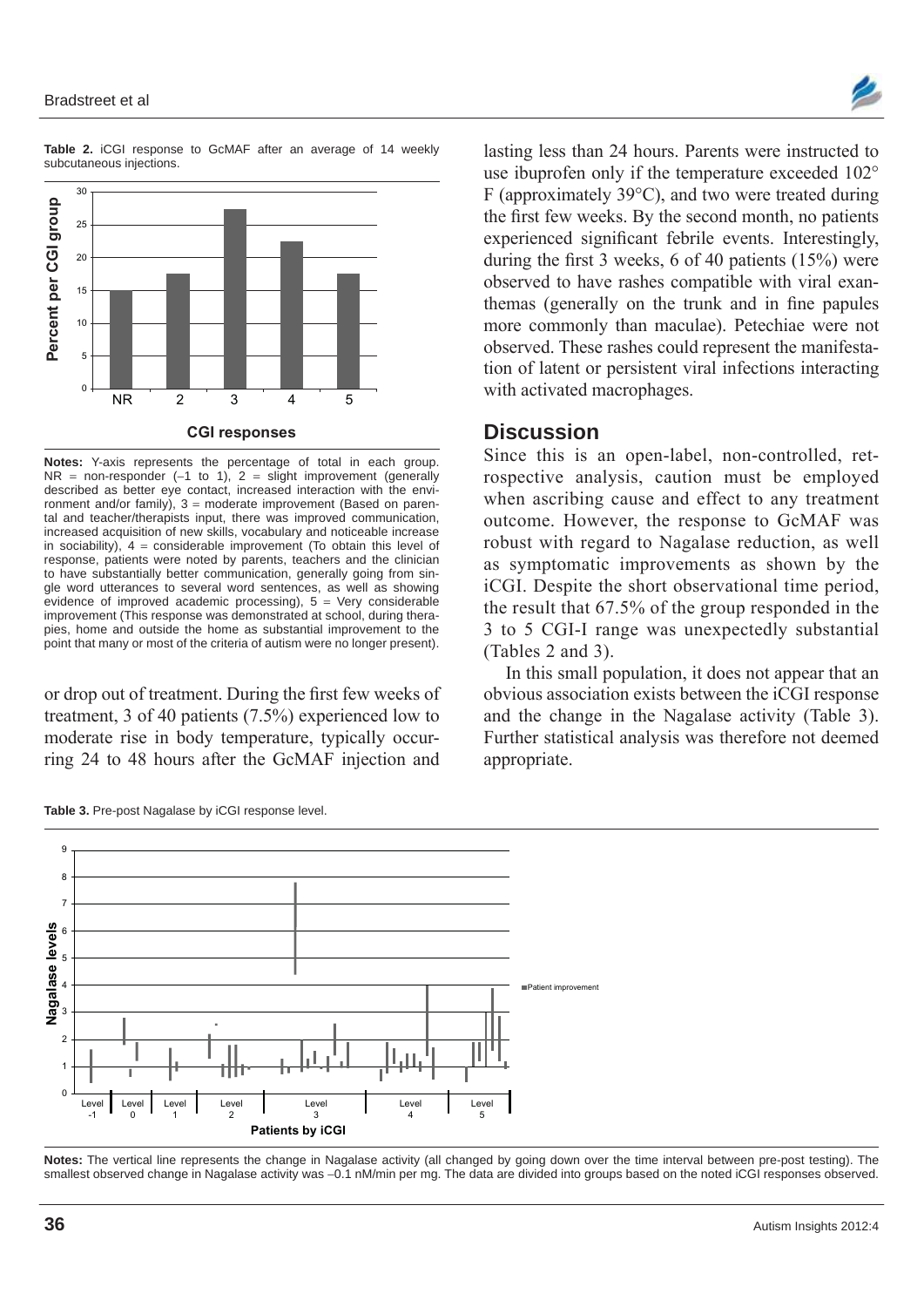



**Table 4.** Questionnaire designed to evaluate relative severity in the standard domains required for the diagnosis of autism.

- 1. General Impression of autism severity or delayed development?
- 2. Expressive language?
- 3. Difficulty following verbal commands?
- 4. Flapping or self-stimulation?
- 5. Sensory Issue (touch texture etc.)
- 6. Difficult transitions?
- 7. Tantrums?
- 8. Obsessive and/or compulsive behaviors?
- 9. Lack of imaginative or age appropriate play?
- 10. Lack of desire for social interaction?
- 11. Hyperactivity?
- 12. Inattention?
- 13. Lack of eye contact?
- 14. Problems Sleeping?
- 15. Sound sensitivity—ear covering?
- 16. Feeding problems?
- 17. Gross motor problems (abnormal walking or running gait)?
- 18. Fine motor problems (tripod grasp, buttons, zippers, snaps)?
- 19. Anxiety or panic around doctors or about bloodwork?
- 20. Problems with bowel movements?

# **Conclusion**

The changes in Nagalase activity in response to GcMAF treatment in this ASD population reflected similar robust responses observed using GcMAF in the treatment of HIV infection and cancer. However, autism represents a developmental disorder with substantial delays in core domains of cognitive activity (language, socialization, and behavior) and is generally felt to be a life-long condition. Therefore, these initial observations give support to the notion that autism *per se* may be the consequence of treatable underlying pathophysiology. Given that ASD are now affecting more than 1% of US children, the observed response to GcMAF warrants urgent and further prospective evaluation.

Although Nagalase is a non-specific marker believed to be derived from viral hemagglutinin, it may be useful as a biomarker of therapeutic significance in ASD, and as such also warrants further investigation. Regardless of any immediate clinical improvement, the reduction of Nagalase to more desirable levels is of potential benefit to these patients, since Nagalase is known to impair immune defenses.

Primary author, maintenance of the database, statistical analysis, and clinician: JB.Nagalase laboratory methodologies and assistance with statistical methods: EV. GcMAF preparation methods: LT.

#### **Acknowledgements**

**Author Contributions**

We thank wish to thank the parents for their involvement in helping us to collect these data. Further, we thank Cory Swanson for assistance with the graphics in Table 3.

## **Funding**

This study was funded in part by the International Child Development Resource Center, Suwanee, GA.

## **Competing Interests**

JB prescribes testing and recommends therapies for children with autism. His son and stepson have autism. EV previously had a financial interest in ELN, the laboratory which tests measures Nagalase. LT is employed by Immuno Biotech, Ltd. (the laboratory isolating and purifying the GcMAF protein). However, in the case of ELN, EV had no knowledge of the therapies being used nor of the names of any patients whose data were being analyzed. Further, in the case of LT, neither she nor any employee of Immuno Biotech had any knowledge of the Nagalase results or the patient/parent names used in this study.

## **Disclosures and Ethics**

As a requirement of publication author(s) have provided to the publisher signed confirmation of compliance with legal and ethical obligations including but not limited to the following: authorship and contributorship, conflicts of interest, privacy and confidentiality and (where applicable) protection of human and animal research subjects. The authors have read and confirmed their agreement with the ICMJE authorship and conflict of interest criteria. The authors have also confirmed that this article is unique and not under consideration or published in any other publication, and that they have permission from rights holders to reproduce any copyrighted material. Any disclosures are made in this section. The external blind peer reviewers report no conflicts of interest.